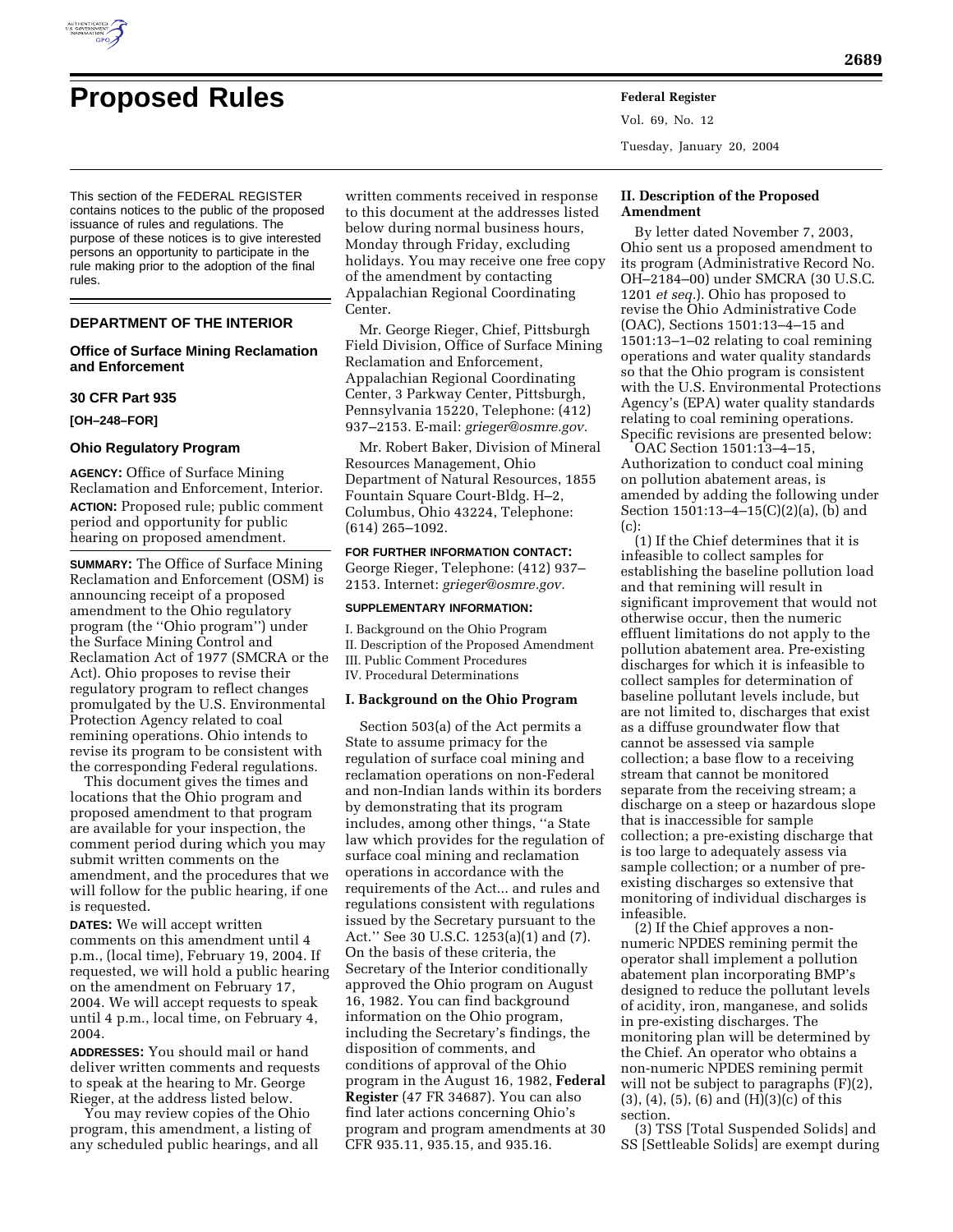mining and reclamation, if the Chief determines it is infeasible or impractical based on the site specific conditions of the soil, climate, topography, steep slopes, or other baseline conditions provided that the operator demonstrates that significant reductions of TSS and SS will be achieved through the incorporation of sediment control BMP's into the pollutional abatement plan as required under paragraph (C)(4).

OAC Section 1501:13–4–15(E)(3) which reads ''notify the Chief immediately prior to the start and upon completion of each step of the abatement plan; and'' has been deleted.

OAC Section 1501:13–4–15(F)(1) is revised as follows:

For any pre-existing discharges from or on the pollutional abatement area, that are commingled with active mining wastewater, the operator shall comply with rule 1501:13–9–04(B) of the Administrative Code, until the pollution abatement plan is implemented and the commingling is ceased.

OAC Section 1501:13–4–5(H)(3)(c) has been revised by the addition of the phrase ''the total suspended solids meets the standard NPDES limits'' at the end of the provision.

OAC Section 1501:13–1–02. Definitions, include the following revisions:

1. The definition of ''acid water'' is revised to establish that the standard is ''6.5, or a total iron concentration equal to or better than 10 mg/l''.

2. The definition of ''Best available technology economically achievable'' is revised as ''for remining operations means implementation of pollution abatement plan that incorporates Best Management Practices (BMP's) designed to improve pH (as acidity) and reduce pollutant loadings of iron, manganese and sediment to the maximum extent possible from or on the pollution abatement area. (1) BMP's are practices implemented during the mining and reclamation of remining sites that area designed to reduce, if not completely eliminate, the pre-existing water pollution problems. BMP's are tailored to specific mining operations based largely on pre-existing site conditions, hydrology, and geology. BMP's are designed to function in a physical and/ or geochemical manner to reduce pollution loadings. These BMP measures include engineering, geochemical, daylighting, regrading, revegetation, diversion ditches or other applicable practices.''

3. The definition of ''Pollution abatement area'' is revised to include ''areas adjacent to and nearby the remining operation that also must be affected to reduce the pollution load of

the pre-existing discharges and may include the immediate location of preexisting discharges''.

4. The definition of ''Pre-existing discharge'' is revised to add ''This term shall include a pre-existing discharge that is relocated as a result of the implementation of best management practices contained in the abatement plan''.

5. The definition of ''abatement plan'' has been revised by adding a reference to ''best management practices'' and an example of ''daylighting old underground works''.

6. The definition of ''base line pollution load'' has been revised by deleting the reference to ''pH'' and adding "\* \* \* net acidity, total iron and total manganese, and total suspended solids \* \* \*''

7. The definition of ''Chief'' has been revised to be the ''Chief of the Division of Mineral Resources Management''.

## **III. Public Comment Procedures**

Under the provisions of 30 CFR 732.17(h), we are seeking your comments on whether the amendment satisfies the applicable program approval criteria of 30 CFR 732.15. If we approve the amendment, it will become part of the program.

## *Written Comments*

Send your written comments to OSM at the address given above. Your written comments should be specific, pertain only to the issues proposed in this rulemaking, and include explanations in support of your recommendations. We will not consider or respond to your comments when developing the final rule if they are received after the close of the comment period (*see* **DATES**). We will make every attempt to log all comments into the administrative record, but comments delivered to an address other than the Appalachian Regional Coordinating Center may not be logged in.

### *Electronic Comments*

Please submit Internet comments as an ASCII file avoiding the use of special characters and any form of encryption. Please also include ''Attn: SATS No. OH–248–FOR,'' your name and return address in your Internet message. If you do not receive a confirmation that we have received your Internet message, contact the Appalachian Regional Coordinating Center at (412) 937–2153.

#### *Availability of Comments*

We will make comments, including names and addresses of respondents, available for public review during normal business hours. We will not

consider anonymous comments. If individual respondents request confidentiality, we will honor their request to the extent allowable by law. Individual respondents who wish to withhold their name or address from public review, except for the city or town, must state this prominently at the beginning of their comments. We will make all submissions from organizations or businesses, and from individuals identifying themselves as representatives or officials of organizations or businesses, available for public review in their entirety.

#### *Public Hearing*

If you wish to speak at the public hearing, contact the person listed under **FOR FURTHER INFORMATION CONTACT** by 4 p.m., local time, on February 4, 2004. If you are disabled and need special accommodations to attend a public hearing, contact the person listed under **FOR FURTHER INFORMATION CONTACT**. We will arrange the location and time of the hearing with those persons requesting the hearing. If no one requests an opportunity to speak, we will not hold the hearing. To assist the transcriber and ensure an accurate record, we request, if possible, that each person who speaks at a public hearing provide us with a written copy of his or her comments. The public hearing will continue on the specified date until everyone scheduled to speak has been given an opportunity to be heard. If you are in the audience and have not been scheduled to speak and wish to do so, you will be allowed to speak after those who have been scheduled. We will end the hearing after everyone scheduled to speak and others present in the audience who wish to speak, have been heard. If you are disabled and need a special accommodation to attend a public hearing, contact the person listed under **FOR FURTHER INFORMATION CONTACT**.

#### *Public Meeting*

If only one person requests an opportunity to speak, we may hold a public meeting rather than a public hearing. If you wish to meet with us to discuss the amendment, please request a meeting by contacting the person listed under **FOR FURTHER INFORMATION CONTACT**. All such meetings are open to the public and, if possible, we will post notices of meetings at the locations listed under **ADDRESSES**. We will make a written summary of each meeting a part of the administrative record.